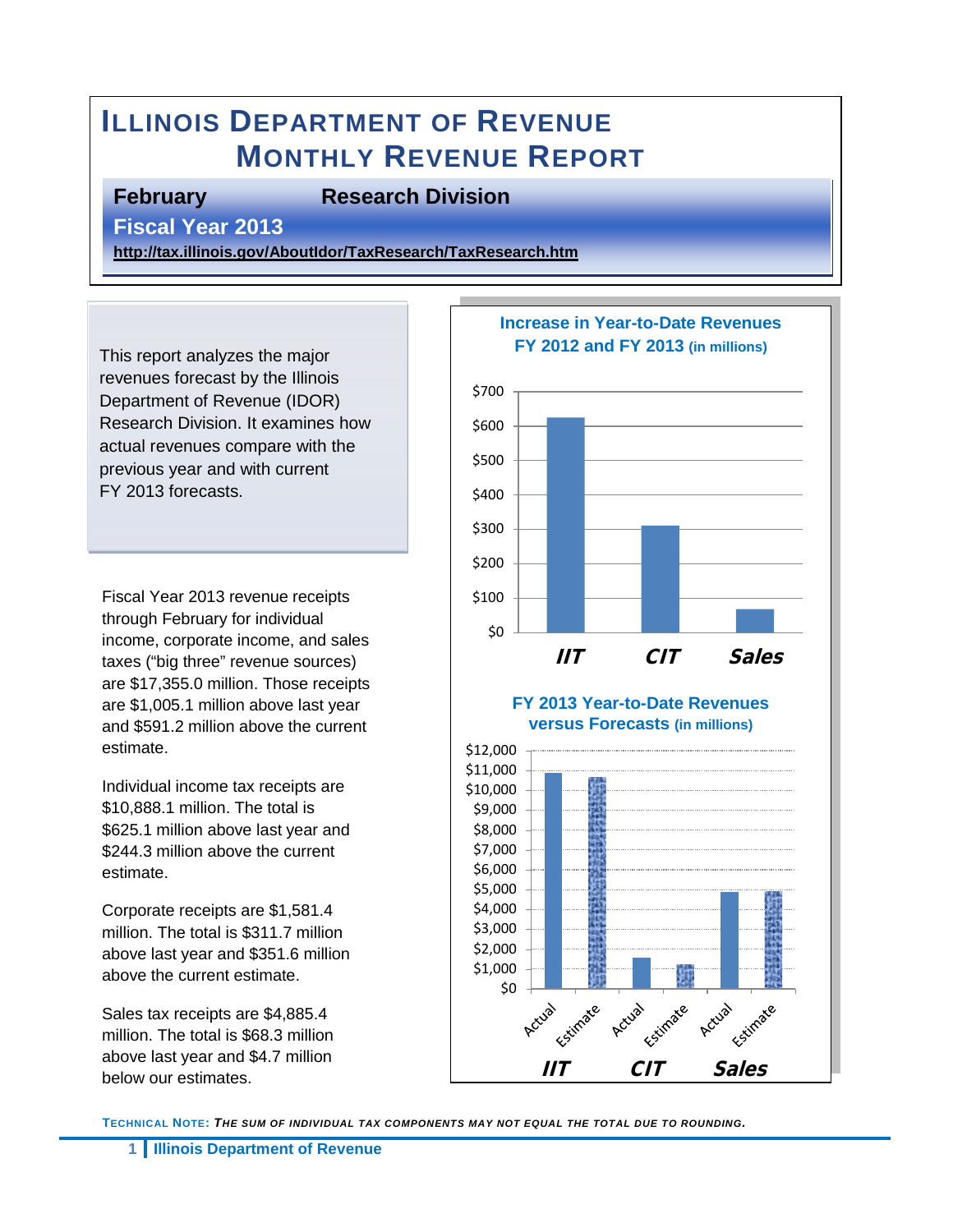#### **Individual Income Tax (IIT)**

Individual income tax revenue continues to perform above expectations. With just four months remaining in the fiscal year, it is evident that IIT will end the fiscal year above estimate.

This positive result is explained by several factors. First, withholdings are reflecting a better

| Year-to-Date (\$ millions)                            |                       |                          |                      |  |  |  |
|-------------------------------------------------------|-----------------------|--------------------------|----------------------|--|--|--|
| Actual<br><b>Forecast</b><br>\$10,888.1<br>\$10,643.8 |                       | \$ Difference<br>\$244.3 | % Difference<br>2.3% |  |  |  |
| FY 2012<br>\$10,263.0                                 | FY 2013<br>\$10,888.1 | \$ Difference<br>\$625.1 | % Difference<br>6.1% |  |  |  |

than initially anticipated improvement in the state's labor market. Second, the non-wage component of IIT revenue experienced a significant surge in January and December. As discussed in last month's report, this was caused by taxpayers realizing capital gains in anticipation of tax year 2013 increases in the federal capital gains tax rate.

In February, the research office presented a revised fiscal year 2013 estimate to the Council of Economic Advisors and the Governor's Office of Management and Budget. These recommendations are reflected in the Governor's 2014 Operating Budget and will be included in our March report.

**Withholding receipts:** Withholding receipts ended the month of February 9.2 percent (or \$107.7 million) below the monthly forecast. This below-than-expected result for the month can be explained by a couple factors. First, February 2013 had one less working day than February 2012. This result in itself explains most of the deviation given the importance of each working day in withholding collections. Second, there was an unusually high amount of in-transit money from February that will be accounted for in March.

**Non-withholding receipts:** February's non-WIT receipts came in above the monthly estimate, primarily because of a larger-than-average amount of in-transit money from January that was deposited in February. By the end of the fiscal year, we anticipate that non-withholding receipts will come in more than \$300 million above our original FY 2013 estimate.

| <b>Components Year-to-Date (\$ millions)</b> |               |                 |               |              |  |  |
|----------------------------------------------|---------------|-----------------|---------------|--------------|--|--|
|                                              | <b>Actual</b> | <b>Forecast</b> | \$ Difference | % Difference |  |  |
| Withholding                                  | \$9,338.7     | \$9,278.3       | \$60.4        | 0.7%         |  |  |
| Estimated and final                          | \$1,549.4     | \$1,365.6       | \$183.9       | 13.5%        |  |  |
| <b>Total</b>                                 | \$10,888.1    | \$10,643.8      | \$244.3       | 2.3%         |  |  |

*Payment totals match the Comptroller's receipts. Withholding and estimated and final payments are derived from IDOR collection data and in-transit fund data. Totals may not equal individual components due to rounding.*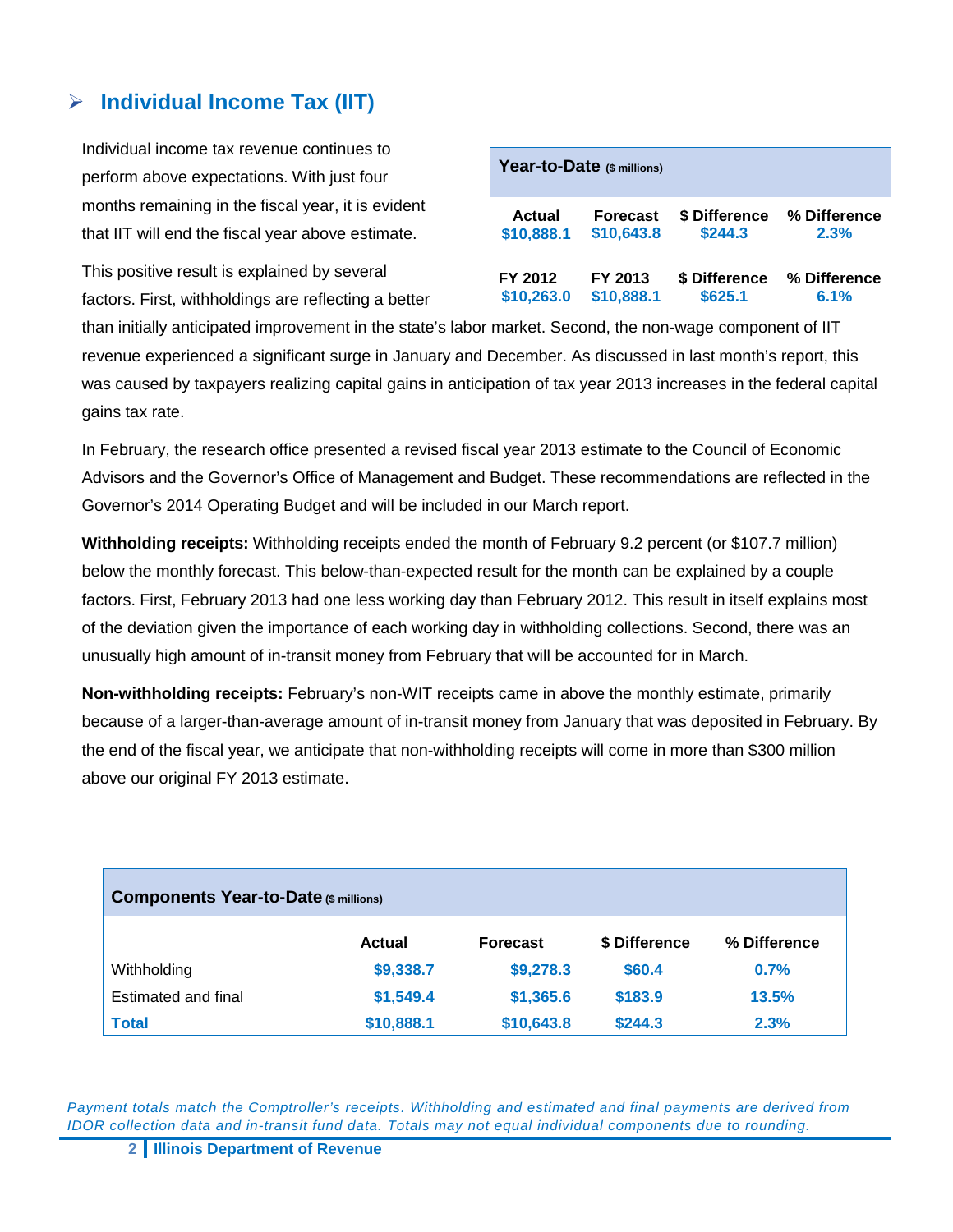#### **Corporate Income Tax (CIT)**

Corporate Income Tax receipts were \$1,581.4 million through February, 28.6 percent above forecast. February receipts resumed the trend of strong monthly performance, at \$69.1 million compared with a forecast of \$46.9 million.

| Year-to-Date Comparison (\$ millions) |                 |               |              |  |  |  |
|---------------------------------------|-----------------|---------------|--------------|--|--|--|
| Actual                                | <b>Estimate</b> | \$ Difference | % Difference |  |  |  |
| \$1,581.4                             | \$1,229.8       | \$351.6       | 28.6%        |  |  |  |
| FY 2012                               | FY 2013         | \$ Difference | % Difference |  |  |  |
| \$1,269.7                             | \$1,581.4       | \$311.7       | 24.5%        |  |  |  |

Due to CIT receipts performing consistently above forecast, we will recommend an upward revision for CIT in the Governor's 2014 Operating Budget. However, this revision will be conservative as we remain concerned that recent changes in tax law – the tax rate increase, federal 100% expensing, and the suspension/cap of Net Operating Losses, may have changed firm's timing in making payments. If there is such a shift, we are concerned about a potential decrease in final payments for tax year 2012 and initial estimated payments for tax year 2013, which will come due in March through June of 2013, the latter half of FY 2013.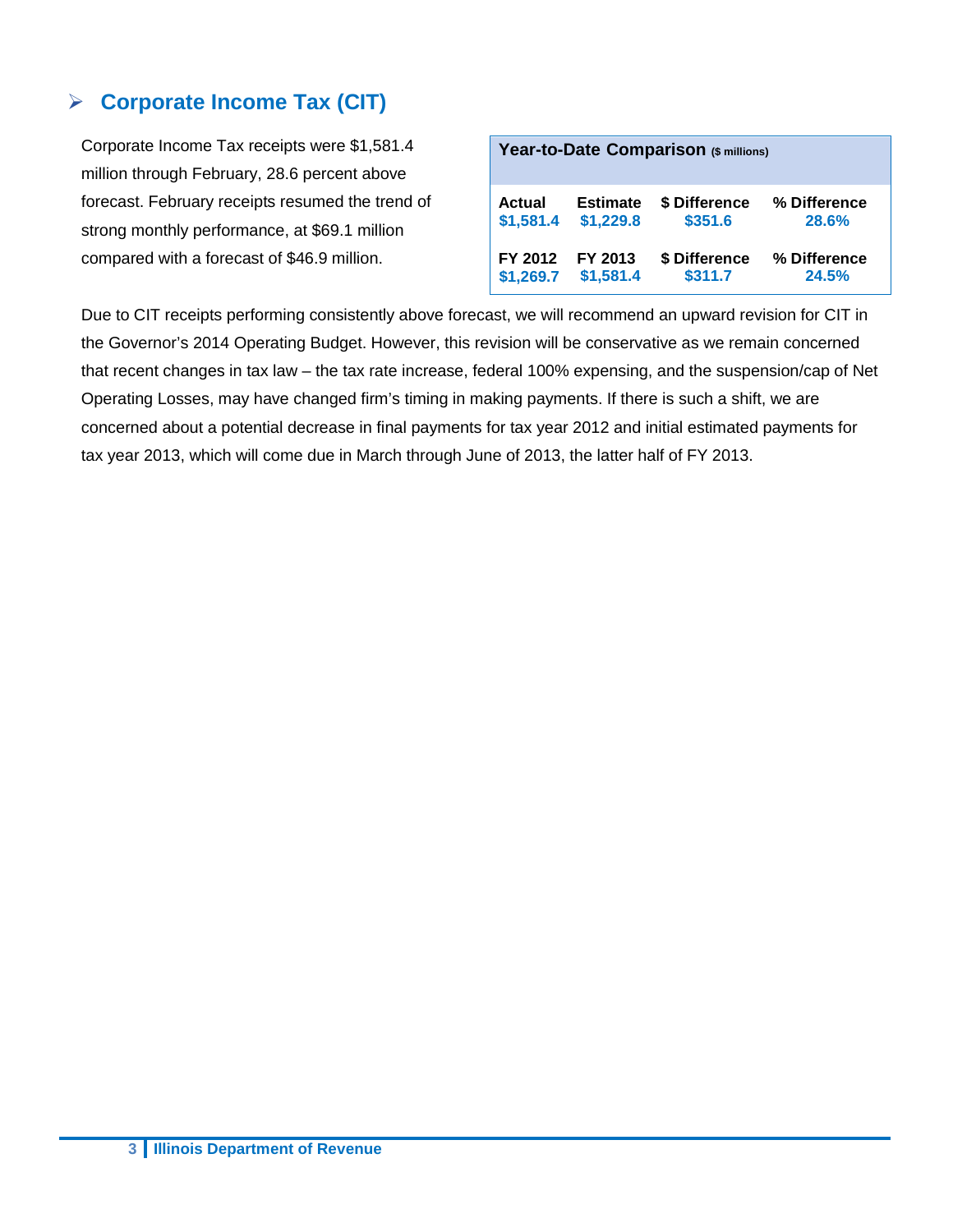#### **Sales & Use Tax**

State sales and use tax receipts for the first eight months of fiscal year 2013 were 1.4 percent above the same period in fiscal year 2012 and just 0.1 percent below our forecast year to date. Year-to-date growth has been concentrated mostly in sales and use tax receipts from motor vehicle sales.

| Year-to-Date Comparison (\$ millions) |                 |               |              |  |  |  |
|---------------------------------------|-----------------|---------------|--------------|--|--|--|
| Actual                                | <b>Forecast</b> | \$ Difference | % Difference |  |  |  |
| \$4,885.4                             | \$4,890.1       | $-$4.7$       | $-0.1%$      |  |  |  |
| FY 2012                               | FY 2013         | \$ Difference | % Difference |  |  |  |
| \$4,817.2                             | \$4,885.4       | \$68.3        | 1.4%         |  |  |  |

February 2013 sales and use tax receipts increased 8.5 percent compared to February receipts last year. This is in marked contrast to the 2.2 percent year-over-year decline observed just last month (January 2013).

Part of February's strong growth was caused by a receipts adjustment related to a prior accounting change. This receipts adjustment inflated February's receipts by about \$8 million. In addition, we believe that a recordhigh volume of gift card purchases during the 2012 holiday shopping period contributed to both the weak January receipts and the strong February receipts by shifting the timing of tax receipts from January to February. According to preliminary statistics from the National Retail Federation, gift card purchases compared to last year were up 40 percent during the 2012 "Black Friday" shopping weekend and up 25 percent during December 2012. Since gift cards are not taxed until they are used, they can delay the taxable activity associated with some holiday shopping until after the holidays have passed. If more consumers substituted gift card purchases for traditional gift purchases during 2012's holiday shopping period, it could cause a weaker January and a stronger February in 2013 compared to 2012. Consider a simple example in which the holiday shopping economy consists of only one consumer. If this consumer spent \$100 on a traditional gift in December 2011, she would have generated tax receipts for the month of January 2012. If the same consumer instead spent \$100 on a gift card in December 2012, she would generate no tax receipts for January 2013. Instead, assuming the gift card was used in January 2013, the \$100 spent would generate tax receipts for February 2013. The shift in receipts makes January 2013 look weak relative to January 2012 while making February 2013 look strong relative to February 2012. We believe this sort of consumer substitution multiplied over many consumers helped skew the receipts for January and February 2013.

| Year-to-Date Comparison (\$ millions)                                        |           |           |               |              |  |  |  |
|------------------------------------------------------------------------------|-----------|-----------|---------------|--------------|--|--|--|
|                                                                              | FY 2012   | FY 2013   | \$ Difference | % Difference |  |  |  |
| <b>Vehicles</b>                                                              | \$618.7   | \$673.0   | \$54.3        | 8.8%         |  |  |  |
| Motor fuel*                                                                  | \$503.2   | \$511.2   | \$7.9         | 1.6%         |  |  |  |
| All else                                                                     | \$3,695.2 | \$3,701.3 | \$6.1         | 0.2%         |  |  |  |
|                                                                              | \$4,817.2 | \$4,885.4 | \$68.3        | 1.4%         |  |  |  |
| *Estimated. IDOR does not have actual data on sales/use tax from motor fuel. |           |           |               |              |  |  |  |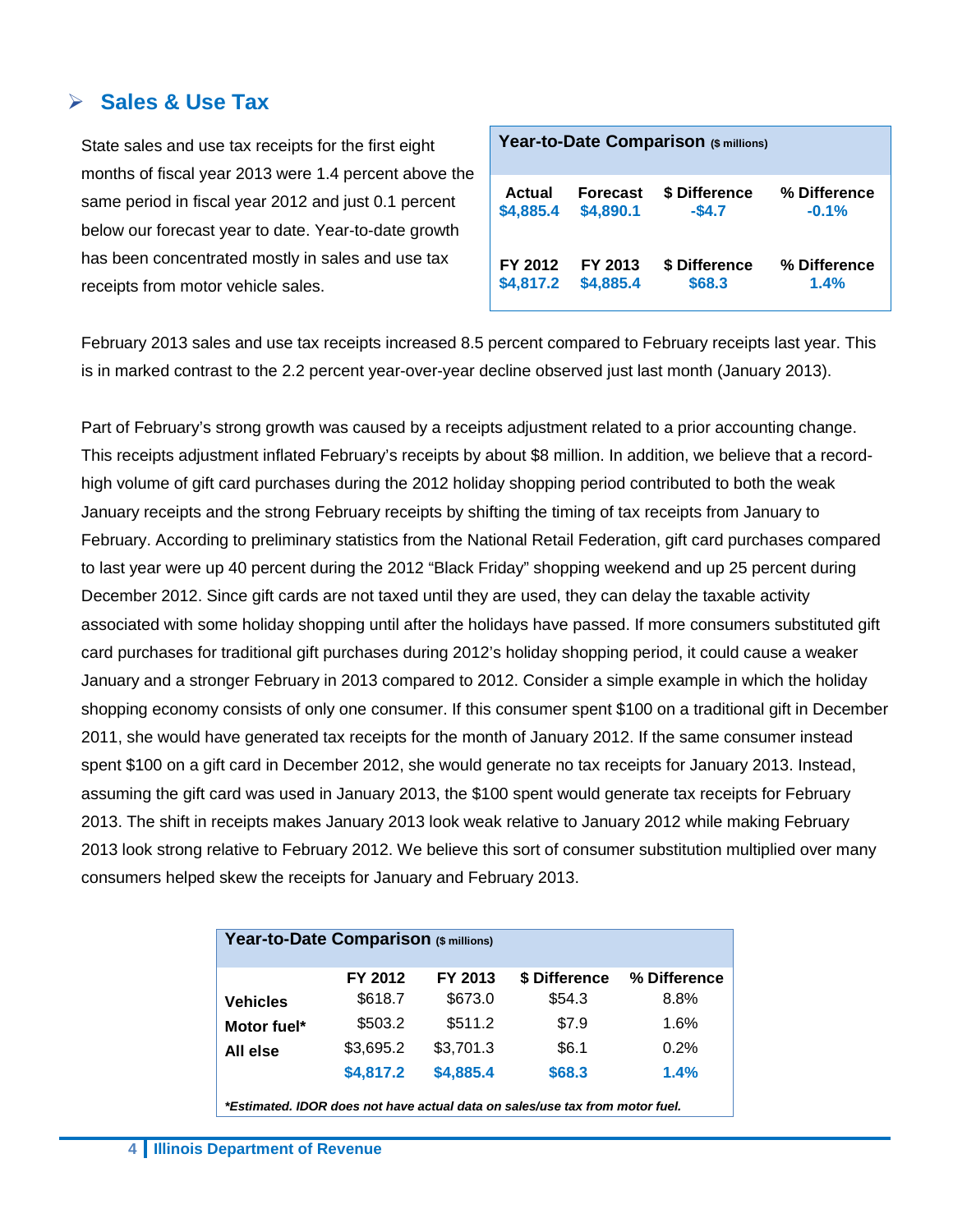#### **Public Utilities Taxes**

| Telecommunications-            |                            |               |                 |               |              |
|--------------------------------|----------------------------|---------------|-----------------|---------------|--------------|
| General Fund receipts were     | Year-to-Date (\$ millions) |               |                 |               |              |
| \$330.3 million through        |                            | <b>Actual</b> | <b>Forecast</b> | \$ Difference | % Difference |
| February, 4.8 percent          | <b>Telecommunications</b>  | \$330.3       | \$346.9         | $-$16.6$      | $-4.8%$      |
| (approximately \$16 million)   | <b>Electricity</b>         | \$273.5       | \$278.5         | $-$ \$5.0     | $-1.8%$      |
| below forecast year to date.   | <b>Natural gas</b>         | \$65.3        | \$86.0          | $-$20.7$      | $-24.0%$     |
| Approximately \$3.1 million of |                            | FY 2012       | FY 2013         | \$ Difference | % Difference |
| this shortage can be           | <b>Telecommunications</b>  | \$321.1       | \$330.3         | \$9.2         | 2.9%         |
| explained by a higher-than-    | <b>Electricity</b>         | \$267.7       | \$273.5         | \$5.7         | 2.1%         |
| anticipated allocation         | <b>Natural gas</b>         | \$79.7        | \$65.3          | $-$14.3$      | $-18.0%$     |
| percentage for the Simplified  |                            |               |                 |               |              |

Municipal Telecom Tax, which is collected on the same return as the Telecom Excise Tax and allocated before state receipts are accounted for.

**Electricity –** Receipts through February were \$278.5 million, which is 1.8 percent below our forecast.

**Natural gas –** Receipts through February are \$65.3 million year to date, 24.0% (\$20.7 million) below forecast. Year to date, large taxpayers have used a net \$9.6 million in credit for overpayments to meet their current tax liabilities. These credits are due to overpayments made during FY 2012 due to the unusually warm weather. We suspect that revenue from this source will fall short of our original forecast.

#### **Cigarette Taxes**

Year-to-date receipts for the Cigarette and Use Tax are consistent with the revised forecast, made after PA097-0688 became law.

| Year-to-Date (\$ millions)  |         | *Includes general revenue funds |               |              |  |  |
|-----------------------------|---------|---------------------------------|---------------|--------------|--|--|
|                             | Actual  | <b>Forecast</b>                 | \$ Difference | % Difference |  |  |
| All Funds*                  | \$497.3 | \$554.4                         | $-557.1$      | $-10.3%$     |  |  |
| General Revenue Fund        | \$233.6 | \$236.7                         | $-$ \$3.1     | $-1.3%$      |  |  |
|                             | FY 2012 | FY 2013                         | \$ Difference | % Difference |  |  |
| All Funds*                  | \$329.3 | \$497.3                         | \$168.0       | 51.0%        |  |  |
| <b>General Revenue Fund</b> | \$236.3 | \$233.6                         | $-$ \$2.7     | $-1.1%$      |  |  |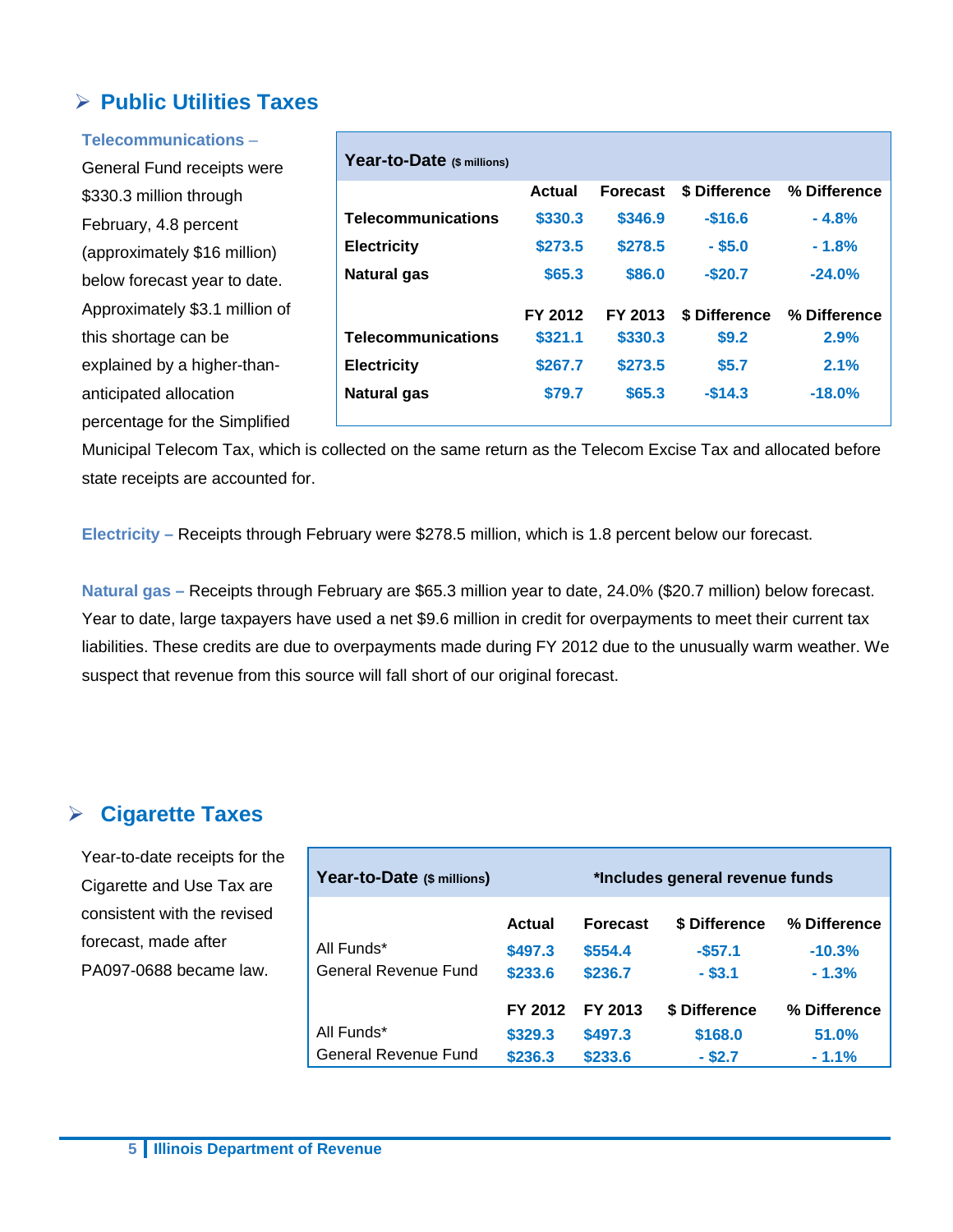#### **Tobacco Products Tax**

February lower receipts are a reflection of the change in taxation of moist snuff from a percent of the wholesale price to a weight based tax. The drop is in line with expectations.

| Year-to-Date (\$ millions) |                 |               |              |  |  |  |
|----------------------------|-----------------|---------------|--------------|--|--|--|
| Actual                     | <b>Forecast</b> | \$ Difference | % Difference |  |  |  |
| \$30.4                     | \$29.7          | \$0.7         | 2.4%         |  |  |  |
| FY 2012                    | FY 2013         | \$ Difference | % Difference |  |  |  |
| \$19.3                     | \$30.4          | \$11.1        | 57.5%        |  |  |  |

#### **Estate Tax**

Year-to-date receipts are still ahead of forecast due to the change in reporting of July receipts from counties to the Illinois State Treasurer.

| Year-to-Date (\$ millions) |                 |               |              |  |  |  |
|----------------------------|-----------------|---------------|--------------|--|--|--|
| Actual                     | <b>Forecast</b> | \$ Difference | % Difference |  |  |  |
| \$199.7                    | \$161.6         | \$38.1        | 23.6%        |  |  |  |
| FY 2012                    | FY 2013         | \$ Difference | % Difference |  |  |  |
| \$133.7                    | \$199.7         | \$66.0        | 49.4%        |  |  |  |

#### **Liquor Tax**

Receipts for the first eight months of fiscal year 2013 increased 1.4 percent compared to the same period last year and were 2.0 percent above our forecast year to date.

| Year-to-Date (\$ millions)                | *Includes general revenue funds |                            |                        |                      |  |
|-------------------------------------------|---------------------------------|----------------------------|------------------------|----------------------|--|
| All Funds*<br><b>General Revenue Fund</b> | Actual<br>\$192.8               | <b>Forecast</b><br>\$189.0 | \$ Difference<br>\$3.9 | % Difference<br>2.0% |  |
|                                           | \$113.5<br>FY 2012              | \$111.3<br>FY 2013         | \$2.3<br>\$ Difference | 2.0%<br>% Difference |  |
| All Funds*                                | \$190.1                         | \$192.8                    | \$2.7                  | 1.4%                 |  |
| <b>General Revenue Fund</b>               | \$112.0                         | \$113.5                    | \$1.6                  | 1.4%                 |  |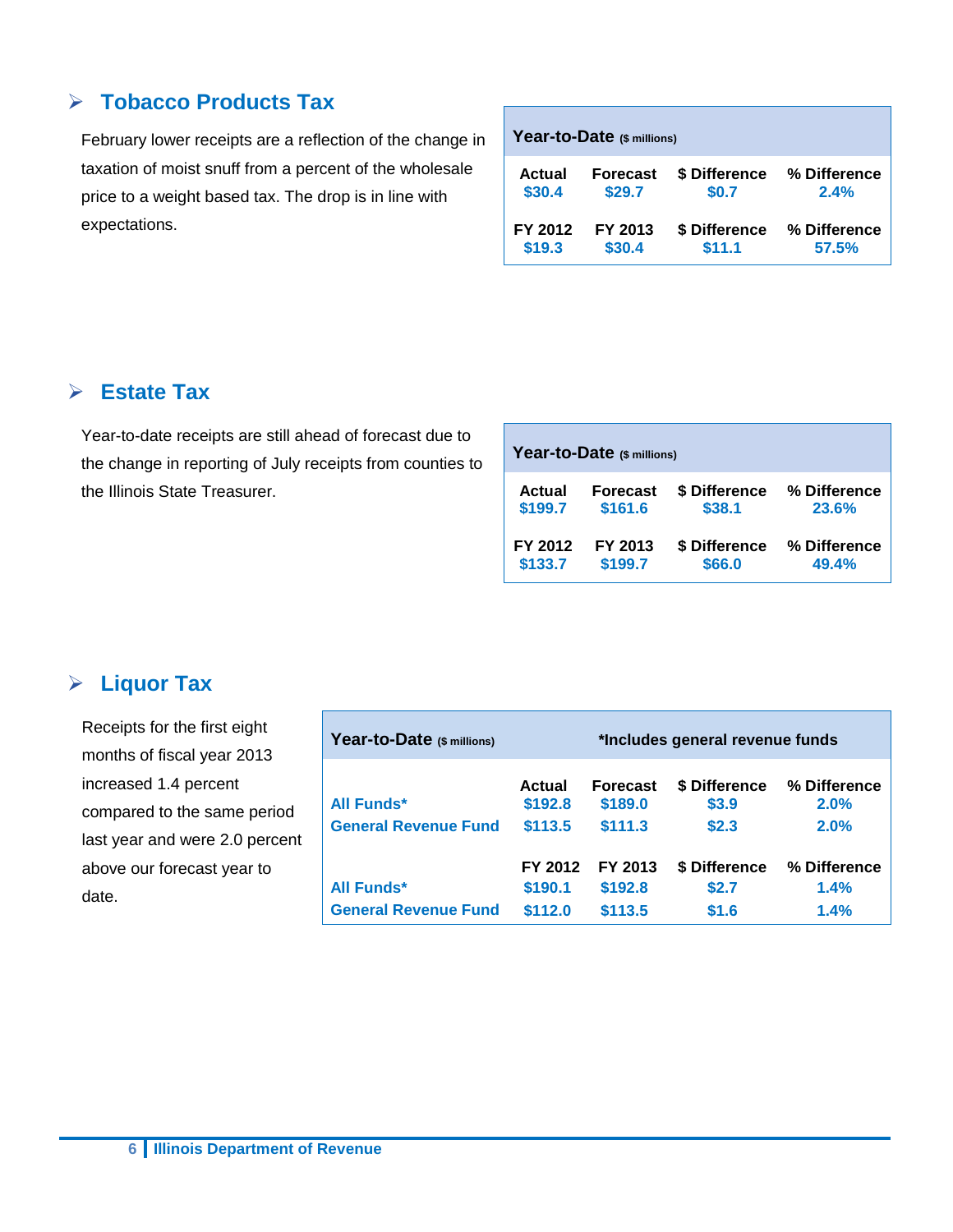### **Hotel Operator's Occupation Tax (HOOT)**

Receipts are coming in close to forecast.

| Year-to-Date (\$ millions)         | *Includes general revenue funds |                                      |                                   |                                 |  |  |
|------------------------------------|---------------------------------|--------------------------------------|-----------------------------------|---------------------------------|--|--|
| All Funds*<br>General Revenue Fund | Actual<br>\$159.8<br>\$22.8     | <b>Forecast</b><br>\$160.8<br>\$22.6 | \$ Difference<br>$-$1.0$<br>\$0.2 | % Difference<br>$-0.6%$<br>0.9% |  |  |
| All Funds*<br>General Revenue Fund | FY 2012<br>\$156.3<br>\$20.5    | FY 2013<br>\$159.8<br>\$22.8         | \$ Difference<br>\$3.5<br>\$2.3   | % Difference<br>2.2%<br>11.2%   |  |  |

#### **Motor Fuel Taxes**

|               | Year-to-Date (\$ millions) | <b>IFTA</b>   |              |               | Year-to-Date (\$ millions) | <b>Regular MFT</b> |              |
|---------------|----------------------------|---------------|--------------|---------------|----------------------------|--------------------|--------------|
| <b>Actual</b> | <b>Forecast</b>            | \$ Difference | % Difference | <b>Actual</b> | <b>Forecast</b>            | \$ Difference      | % Difference |
| \$46.0        | \$51.7                     | $-$5.8$       | $-11.2%$     | \$746.1       | \$791.5                    | $-$45.3$           | $-5.7%$      |
| FY 2012       | FY 2013                    | \$ Difference | % Difference | FY 2012       | FY 2013                    | \$ Difference      | % Difference |
| \$50.4        | \$46.0                     | $-$4.4$       | $-8.8%$      | \$770.7       | \$746.1                    | $-$ \$24.6         | $-3.2%$      |

| Year-to-Date (\$ millions) |                 | UST           |              |  |  |  |  |  |
|----------------------------|-----------------|---------------|--------------|--|--|--|--|--|
| Actual                     | <b>Forecast</b> | \$ Difference | % Difference |  |  |  |  |  |
| \$44.8                     | \$48.0          | $-53.1$       | $-6.5%$      |  |  |  |  |  |
| FY 2012                    | FY 2013         | \$ Difference | % Difference |  |  |  |  |  |
| \$46.7                     | \$44.8          | $-$1.9$       | $-4.0%$      |  |  |  |  |  |

Combined motor fuel tax receipts (regular MFT, IFTA, and UST) for the first eight months of fiscal year 2013 were 3.6 percent (-\$30.9 million) below the same period last year and 6.1 percent (-\$54.3 million) below our forecast year to date.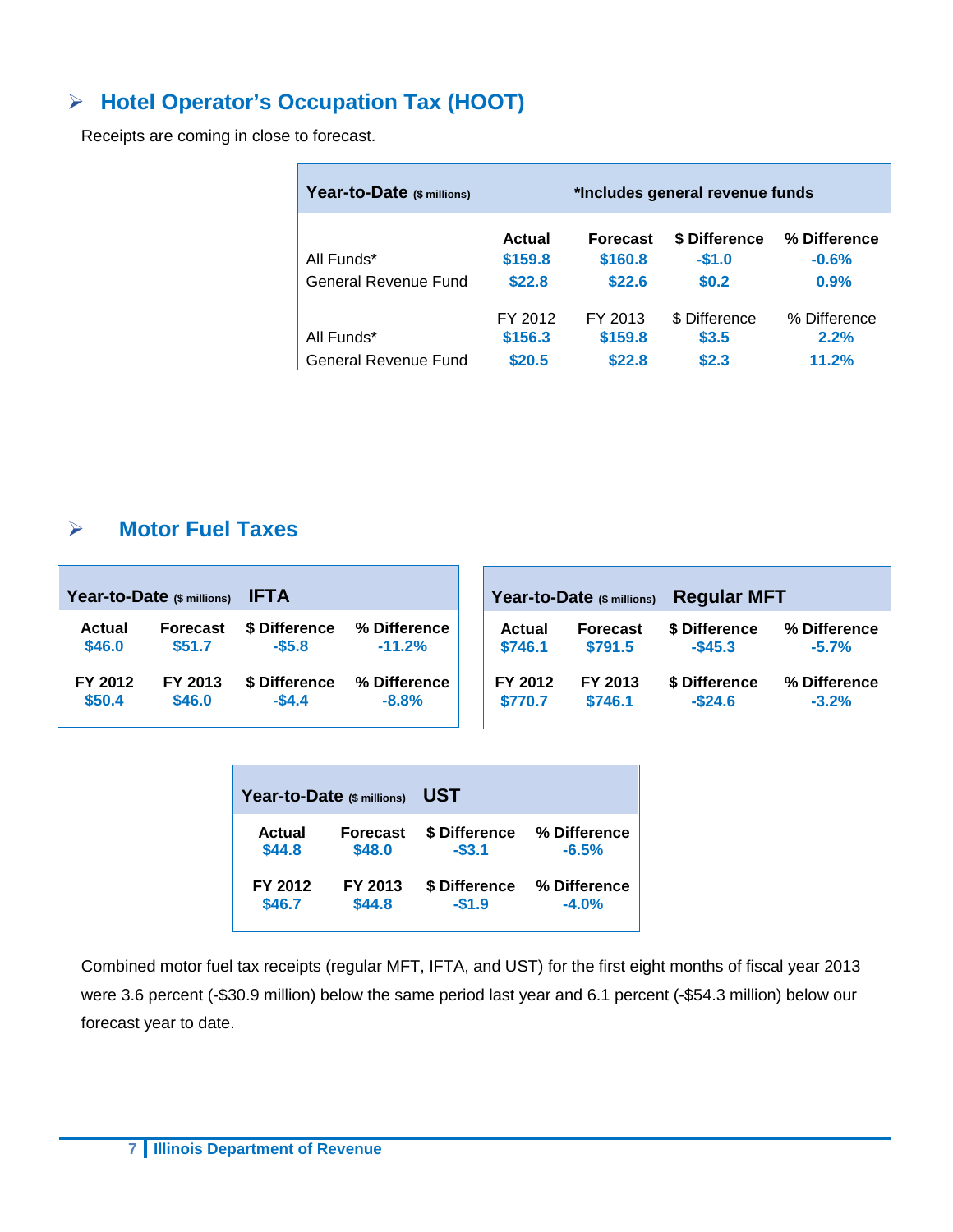#### **Real Estate Transfer Tax (RETT)**

February receipts came in above forecast pushing yearto-date ahead of forecast by 19.5 percent As this is only the second month of higher-than-anticipated growth, we will be monitoring the upcoming months' receipts to see if this upward trend signals a better than expected recovery in the real estate market.

| Year-to-Date (\$ millions) |                 |               |              |  |  |  |  |  |  |  |
|----------------------------|-----------------|---------------|--------------|--|--|--|--|--|--|--|
| Actual                     | <b>Forecast</b> | \$ Difference | % Difference |  |  |  |  |  |  |  |
| \$34.3                     | \$28.7          | \$5.6         | 19.5%        |  |  |  |  |  |  |  |
| FY 2012                    | FY 2013         | \$ Difference | % Difference |  |  |  |  |  |  |  |
| \$25.4                     | \$34.3          | \$8.9         | 35.0%        |  |  |  |  |  |  |  |

**Illinois Department of Revenue, Research Division Director of Research:**Natalie Davila **Research Analysts:** Andy Chupick Joanna Koh Patrick Heath<br>John Horbas Hector Vielma **<http://tax.illinois.gov/AboutIdor/TaxResearch/TaxResearch.htm>**